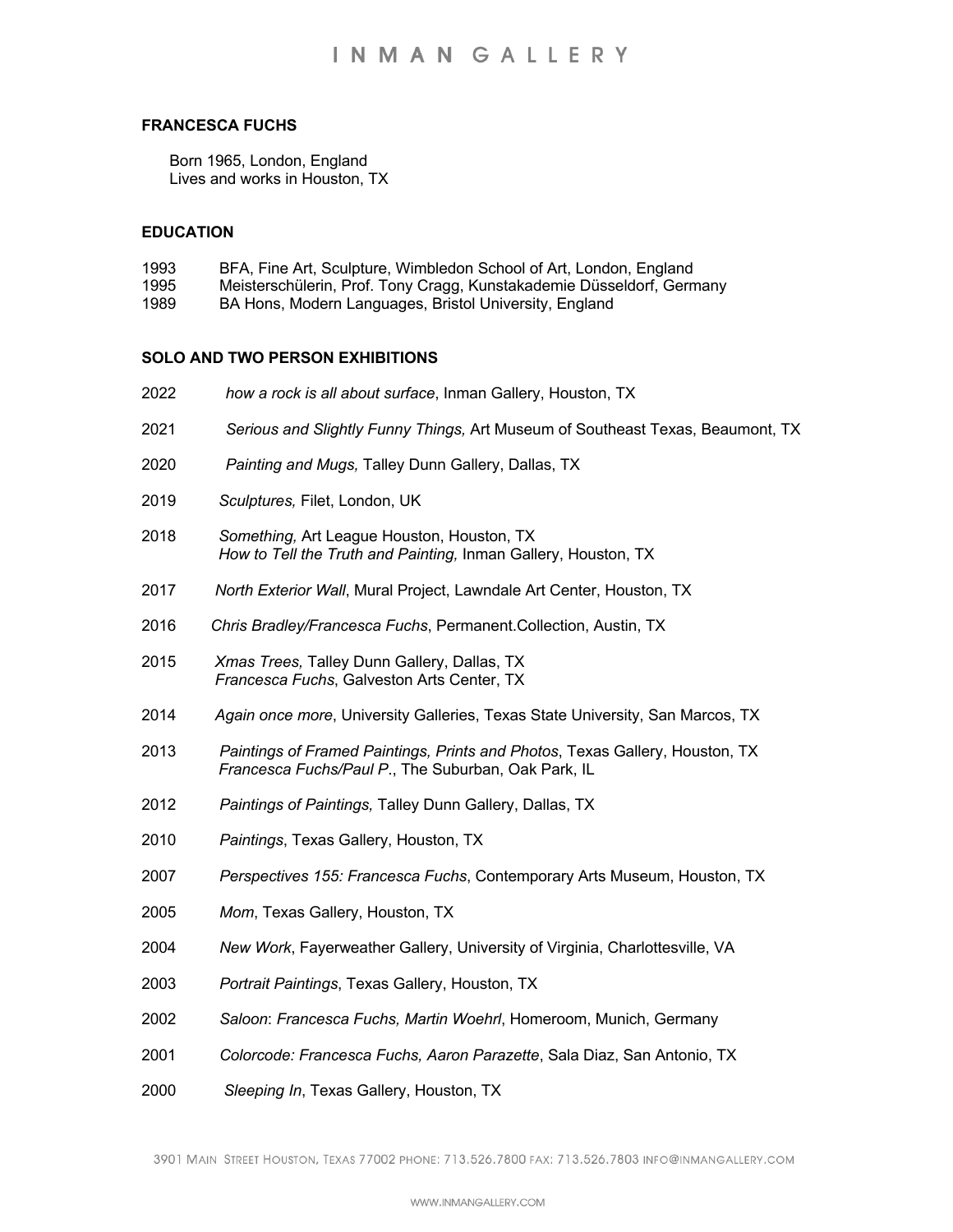*Wallpaper*, Annex, Conduit Gallery, Dallas, TX

- 1999 *Prototypes*, Galveston Arts Center, Galveston, TX
- 1998 *Serenade and other works*, Texas Gallery, Houston, TX
- 1997 *Scenic Interlude (with musi*c), DiverseWorks, Houston, TX *Bent pipe and watercooler*, Collective Gallery, Project Room, Edinburgh

#### **SELECTED GROUP EXHIBITIONS**

- 2020 *Animal Crossing*, Inman Gallery, Houston, TX
- 2019 *Spree*, Front Gallery, Houston, TX
- 2018 *Futures/Faculty Selections,* Glassell School of Art, Houston, TX
- 2017 *American Genre: Contemporary Painting,* ICA at MECA, Portland, ME
- 2016 *Garage Sale, And So Can You*, 2619 Arbor St, Houston, TX *Still(ed) Life, Part 1*, Texas Gallery, Houston, TX **Twenty Five: A Celebration/Twenty Five: A Conclusion, Galveston Arts Center,** Galveston, TX
- 2015 *Plant People*, Galveston Artist Residency, Galveston, TX *Destination Unknown*, Talley Dunn Gallery, Dallas, TX
- 2014 *Happy Homemakers: The Pleasures and Perils of Domestic Life*, Dala Diaz, San Antonio, TX
- 2013 *Back Room*, Talley Dunn Gallery, Dallas, TX
- 2012 *In Plain Sight*, McClain Gallery, Houston, TX *The Big Show 7*, Silas Marder Gallery, Bridgehampton, NY
- 2010 *No Barrier Fun*, Lisa Cooley, New York, NY *Don't I Know You*, Inman Gallery, Houston, TX *40,* Texas Gallery, Houston, TX
- 2008 *Learning by Doing: 25 Years of the Core Program (Part I),* Museum of Fine Arts, Houston, TX *Reality Check*, Museum of Fine Arts, Houston, Houston, TX
- 2007 *Don't Mess With Texas*, Nathan Larramendi Gallery, Ojai, CA *The Language of Painting*, University Gallery, Texas A&M, Commerce, TX
- 2007 *Artadia...reprised*, DiverseWorks, Houston, TX
- 2006 *Xtraordinary*, Arthouse, Austin, TX
- 2005 *Drive Friendly*, Ibid Projects, London, England *Wallpainting,* University of Texas San Antonio, San Antonio, TX *New Texas Painting*, DiverseWorks, Houston, TX *Painting Attack***,** Dallas Contemporary Arts Center, Dallas, TX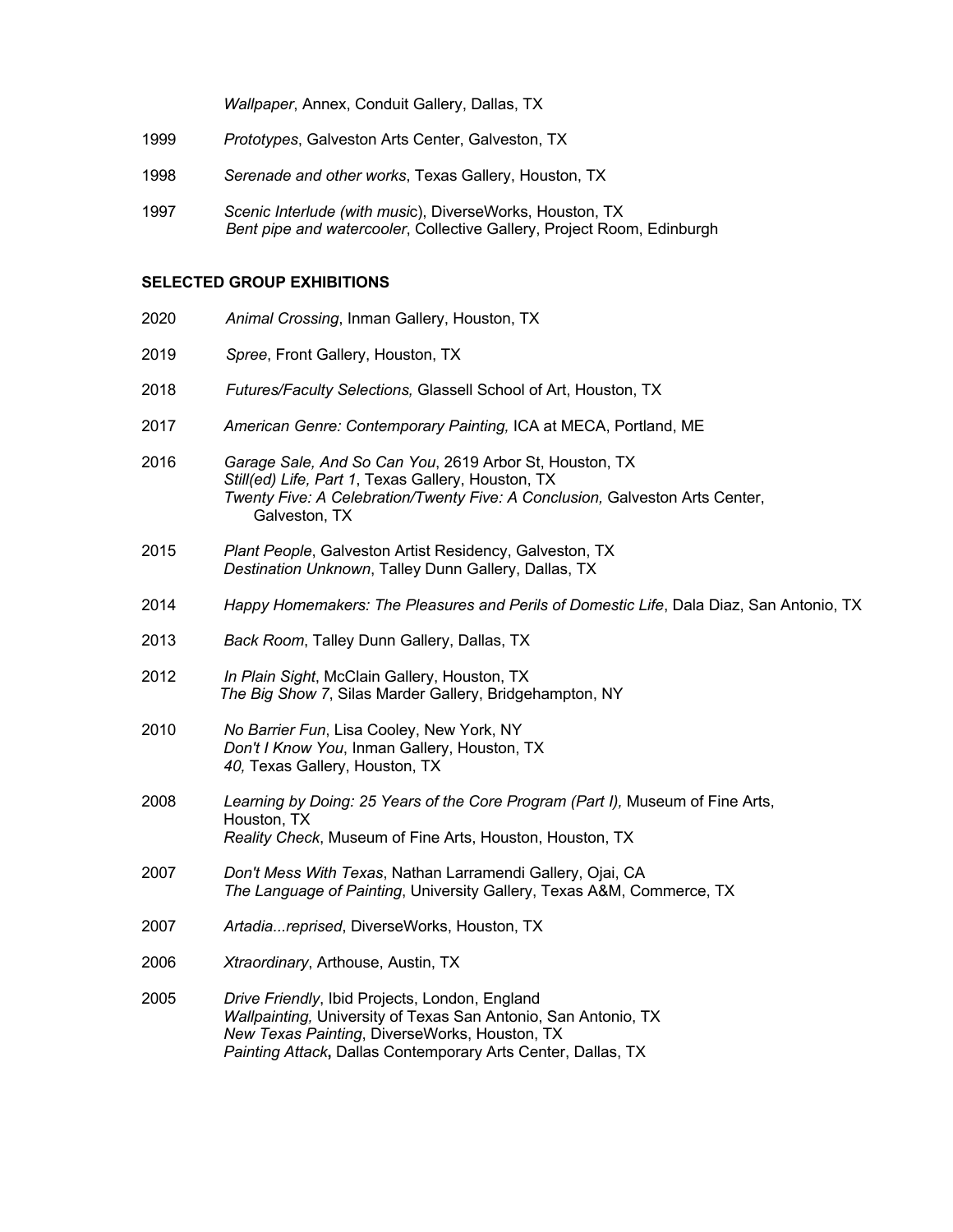| 2004                    | Camp Lucky: Summer of Carnage, Deborah Colton Gallery, Houston, TX<br>Hyper'real'ism, Fellowship series VI, Space 125, Cultural Arts Council of Houston, Houston, TX                                                                                                                                                   |  |
|-------------------------|------------------------------------------------------------------------------------------------------------------------------------------------------------------------------------------------------------------------------------------------------------------------------------------------------------------------|--|
| 2003                    | Patterns & Serial Randomness, Beaker Gallery, Tampa, FL                                                                                                                                                                                                                                                                |  |
| 2002                    | Blip, Contemporary Arts Museum of the University of South Florida, Tampa, FL<br>Hard Core, Galveston Arts Center, Galveston, TX<br>Million Dollar Hotel, Holiday Inn Select, Houston, TX                                                                                                                               |  |
| 2001                    | New Orleans Triennial, New Orleans Museum of Art, New Orleans, LA                                                                                                                                                                                                                                                      |  |
| 2000                    | Thrifting, Lombard-Freid Fine Arts, New York, NY<br>Out of the Ordinary, Contemporary Arts Museum, Houston, TX<br>Natural Deceits, Modern Art Museum of Fort Worth, Fort Worth, TX<br>Positexan, Project, Wichita, KS<br>Ludwig Schwarz, Brad Tucker, Katrina Moorhead, Francesca Fuchs,<br>Inman Gallery, Houston, TX |  |
| 1999                    | Material Process Memory, Texas Fine Arts Association, Austin, TX<br>Growing Up Post Modern, University Galleries, Normal, IL<br>Size Matters, Gail Gates Gallery et al, Brooklyn, NY<br>5 Artists, New Work, Diverseworks, Houston, TX                                                                                 |  |
| 1998                    | A Cool Show, Arlington Museum of Art, Arlington, TX<br>Nirvana, The British Council Window Gallery, Prague, Czech Republic<br>Field of Vision, Contemporary Arts Museum, Houston, TX<br>Core Show, Glassell School, Museum of Fine Arts, Houston, TX                                                                   |  |
| 1997                    | Equal Pay, Revolution Summer Artspace, Houston, TX<br>Core Show, Glassell School, Museum of Fine Arts, Houston, TX                                                                                                                                                                                                     |  |
| 1996                    | Fellas '96, Pittville Gallery, Cheltenham, England<br>Whitechapel Open, Whitechapel Art Gallery, London, England                                                                                                                                                                                                       |  |
| 1995                    | Rundgang 1995, Kunstakademie Düsseldorf, Germany                                                                                                                                                                                                                                                                       |  |
| 1992                    | New Contemporaries 1992, Cornerhouse, Manchester; ICA, London                                                                                                                                                                                                                                                          |  |
| AFLEATER RIBLIAAR LBLIV |                                                                                                                                                                                                                                                                                                                        |  |

## **SELECTED BIBLIOGRAPHY**

| 2022 | Moya Ford, Lauren. "Francesca Fuchs Tenderly Renders the Small and Private," Hyperallergic,<br>February 21.<br>Becker, Chris. "In 'Disorienting' New Show, Influential Houston Artist Finds Inspiration in the<br>Everyday," Houston CityBook, January 26.                                                         |
|------|--------------------------------------------------------------------------------------------------------------------------------------------------------------------------------------------------------------------------------------------------------------------------------------------------------------------|
| 2021 | "Top Five: December 16, 2021" (listed as #1 for Francesca Fuchs: Serious and Slightly Funny<br>Things), Glasstire, December 16.<br>"The Line-up: 12 museum shows shown in Texas to see during the holidays" (listed as Beaumont –<br>Francesca Fuchs: Serious and Slightly Funny Things"), Sightlines, December 7. |
| 2020 | Glentzer, Molly. "New public art in Houston brings cheer to a somber year," Houston Chronicle,<br>December 15.<br>Blair, Michael Frank. "Le systeme des Objets: Francesca Fuchs' Paintings and Mugs at Talley<br>Dunn Gallery," Glasstire, June 13.                                                                |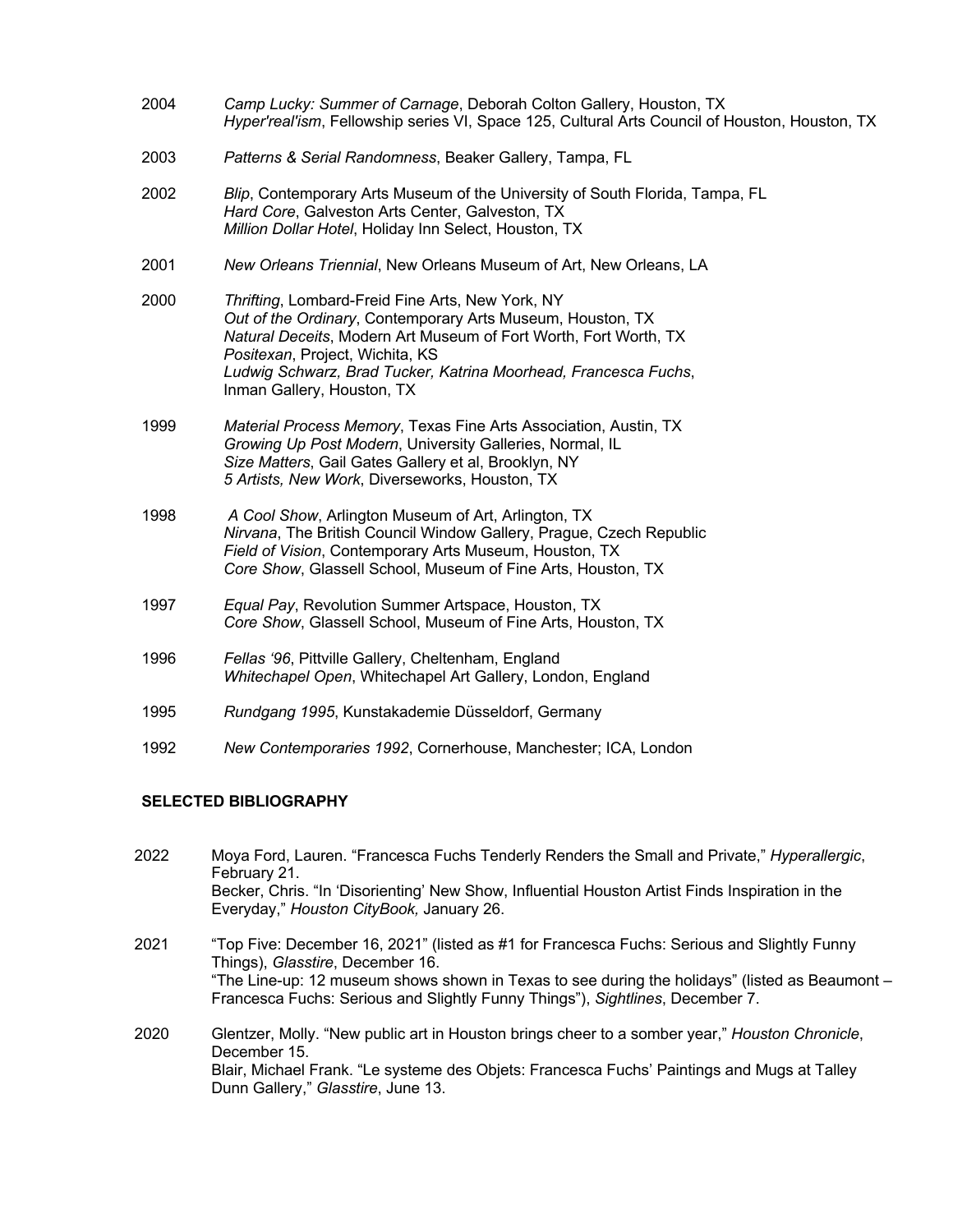- 2018 Gregory, Casey, "Show up: Francesca Fuchs," *Arts and Culture Texas,* September. Kundson, Rainey and Zech, Brandon, "Top Five Fall Preview: August 30," *Glasstire,* Aug 30. Becker, Chris, "Painting From Memory," *Houston City Book,* Aug 16. Glentzer, Molly, "Francesca Fuchs named 2018 Texas Artist of the Year by Art League Houston,"  *Houston Chronicle,* March 23. Wozny, Nancy, "Sleight of Hand: Francesca Fuchs at Lawndale Art Center," *Arts+Culture,* Jan 30. Glentzer, Molly, "Marking the 20<sup>th</sup> anniversary of Frank Stella's Houston swirls," *Houston Chronicle*, Jan. 6. "Frank Stella's Euphonia: A Young Artist's Perspective," *facebook Public Art of the University of Houston System,* Jan 25.
- 2017 Huete, Betsy, "Glasstire's Best of 2017," *Glasstire,* Dec 20. Glentzer, Molly, "Lawndale mural gets a minimalist makeover," *Houston Chronicle*, Jan 7, illust.
- 2015 Gregory, Casey, "Suggesting the Eternal," *Arts + Culture*, artsandculturetx.com, Dec 4.
- 2013 Klaasmeyer, Kelly, "Found Objects," *Houston Press*, Sept. 26, Vol 25, No 39, p.27 illust. Hooper, Rachel, "Francesca Fuchs: (Re)Collection:," *Art Ltd*. , Nov/Dec, p.40 illust.
- 2012 O'Neil, Robyn, "Francesca Fuchs at Talley Dunn Gallery," *Glasstire.com*, Oct 9. Zevitas, Steven, "14 Must-See Painting Shows: October," *Huffingtonpost.com*, Nov 7.
- 2010 Smith, Roberta, "Varieties of Abstraction/Lisa Cooley Fine Art," *New York Times*, Aug 6. Fielder, Garland, "Critics' Picks: Francesca Fuchs," *Artforum.com*, March 3, illust.
- 2007 Mitchell, Charles Dee, "Francesca Fuchs at the Contemporary Art Museum," *Art in America*, Dec 2007, p. 164, illust. p. 165. Brit, Douglas, "Warming up to strange, gigantic babies," *Houston Chronicle*, April 2, p.E2 illust. White, Michelle, "Francesca Fuchs: Perspectives 155," *Artlies* 54, Summer, p.91 illust.
- 2006 Allen, Wren M. "London Review: Bill Davenport, Francesca Fuchs and Brad Tucker, Ibid Projects," *Artlies* 49, Winter, p.120.
- 2005 Jankauskas, Jennifer, "Wall Painting at UTSA gallery," *glasstire.com*, Oct 1. Morsiani, Paola, "A Conversation on Painting," *Artlies* 47, Summer, p.38.
- 2003 Johnson, Patricia C., "Smile: Portraits prompt grins," *Houston Chronicle*, March 20, illust.
- 2001 Colpitt, Frances, "Report From New Orleans," *Art in America*, November, illust. Tyson, Janet S., "Hot Spots, Texas," *Artpapers*, July/August.
- 2000 Colpitt, Frances, "Report from Houston, Space City takes Off," *Art in America*, October. Cotter, Holland, "Thrifting," *The New York Times*, Jan 5. Johnson, Ken, "Thrifting," *The New York Times*, Art Guide, Dec 22. Stoland, Laura, "Growing Up Post Modern," *New Art Examiner*, February.
- 1998 Dewan, Shaila, "Shelf Life," *Houston Press*, Dec 3, illust.